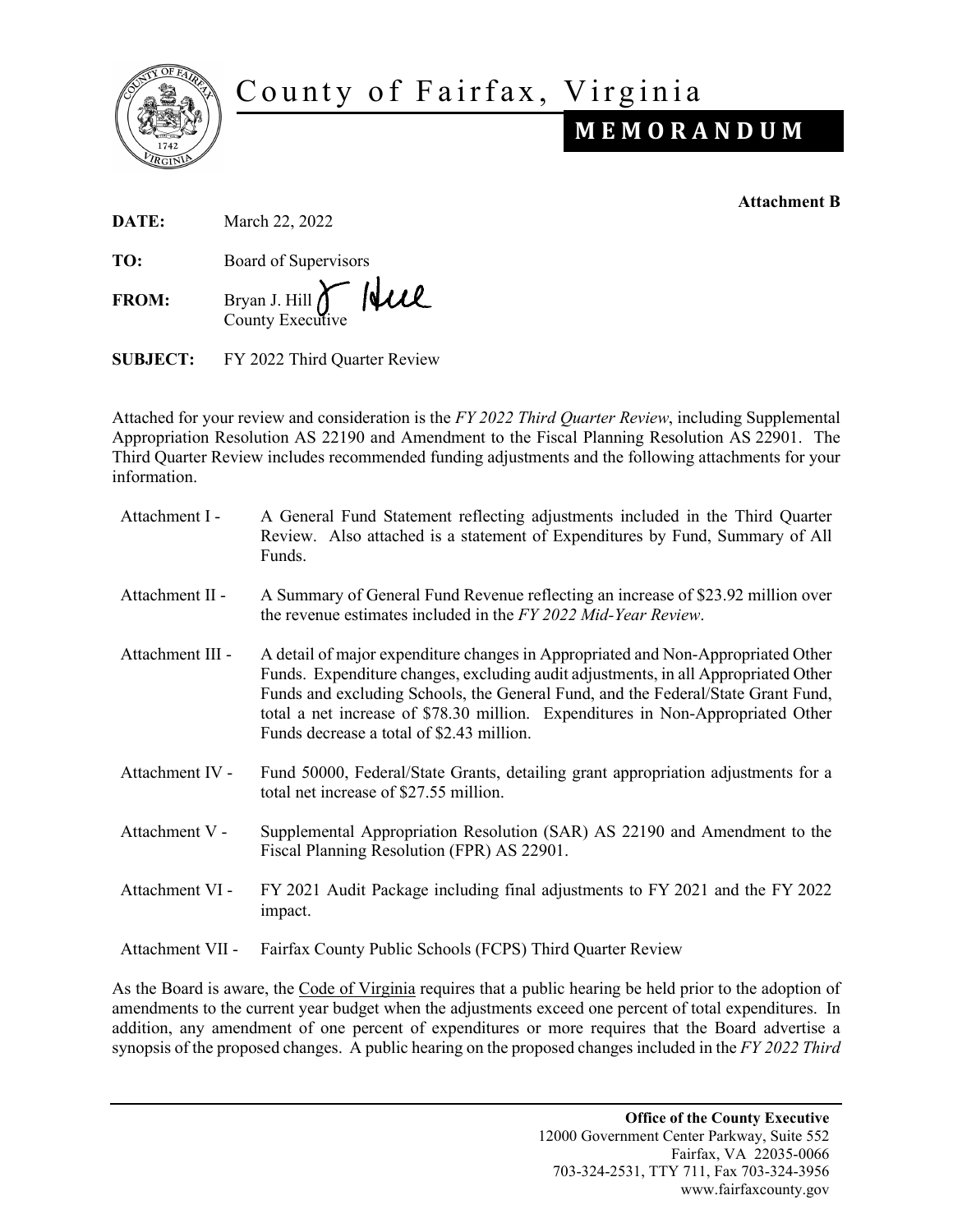*Quarter Review* has been scheduled for April 12, 13, and 14, 2022. On April 26, 2022, the Board will take action on this quarterly review prior to marking up the FY 2023 Advertised Budget Plan.

The following is a summary of General Fund adjustments included in the *FY 2022 Third Quarter Review*.

# **Summary of Third Quarter Adjustments**

(in millions)

| <b>Previous Balances</b>                                     |                                       |                            |
|--------------------------------------------------------------|---------------------------------------|----------------------------|
| FY 2022 General Fund Available Balance                       | \$0                                   |                            |
|                                                              | \$0                                   |                            |
|                                                              | <b>Net Available:</b>                 | $\boldsymbol{\mathit{s0}}$ |
| <b>FY 2022 Third Quarter Adjustments</b>                     |                                       |                            |
| Net Revenue Adjustments                                      | \$26,423,580                          |                            |
| <b>Spending Adjustments</b>                                  |                                       |                            |
| Decennial Redistricting                                      | (501, 840)                            |                            |
| Elections Staffing and Ballot Mailing and Tracking           | (1,500,000)                           |                            |
| Patriot Park North Complex                                   | (669,000)                             |                            |
| <b>Summer Entertainment Series</b>                           | (100,000)                             |                            |
| Children's Services Act                                      | 2,000,000                             |                            |
| <b>Adoption Subsidy Program</b>                              | $\theta$                              |                            |
| New Positions for Lorton Community Center                    | $\Omega$                              |                            |
| <b>Snow Removal Costs</b>                                    | (150,000)                             |                            |
| South County Animal Shelter                                  | (68,000)                              |                            |
| Acceleration of Benchmark Study Adjustments                  | (1,031,919)                           |                            |
| IT Project Support                                           | (6,438,200)                           |                            |
| Infrastructure Replacement and Upgrades at County Facilities | (8,385,000)                           |                            |
| Vehicle Replacement Fund                                     | (479, 774)                            |                            |
| PC Program, WiFi Upgrade and Telephony Upgrade               | (4,798,803)                           |                            |
|                                                              | (\$22,122,536)                        |                            |
| Required Reserve Adjustments                                 |                                       |                            |
| <b>Revenue Stabilization Reserve</b>                         | (\$1,150,172)                         |                            |
| <b>Economic Opportunity Reserve</b>                          | (230, 034)                            |                            |
| Managed Reserve                                              | (920, 138)                            |                            |
|                                                              | (S2, 300, 344)                        |                            |
|                                                              | <b>Net Third Quarter Adjustments:</b> | \$2,000,700                |
|                                                              | <b>Net Available:</b>                 | \$2,000,700                |

The *FY 2022 Third Quarter Review* reflects a small number of adjustments necessary to fund FY 2022 spending and reserve requirements, supported by revenues in several categories, primarily Sales Tax and Personal Property Tax, that are trending above the FY 2022 Mid-Year estimate. Sales Tax receipts are estimated to be \$10.90 million, or 5.2 percent, higher than the Mid-Year estimate based on year-to-date collections. Personal Property Taxes are projected to be \$9.05 million, or 1.4 percent, above the prior estimate due to an increase in the number of vehicles that were purchased or moved into the County. Other revenue categories that are expected to increase from the Mid-Year estimate include Real Estate Taxes, due to lower exonerations and higher supplemental assessments partially offset by an increase in anticipated tax

*FY 2022 Third Quarter Review Attachment B*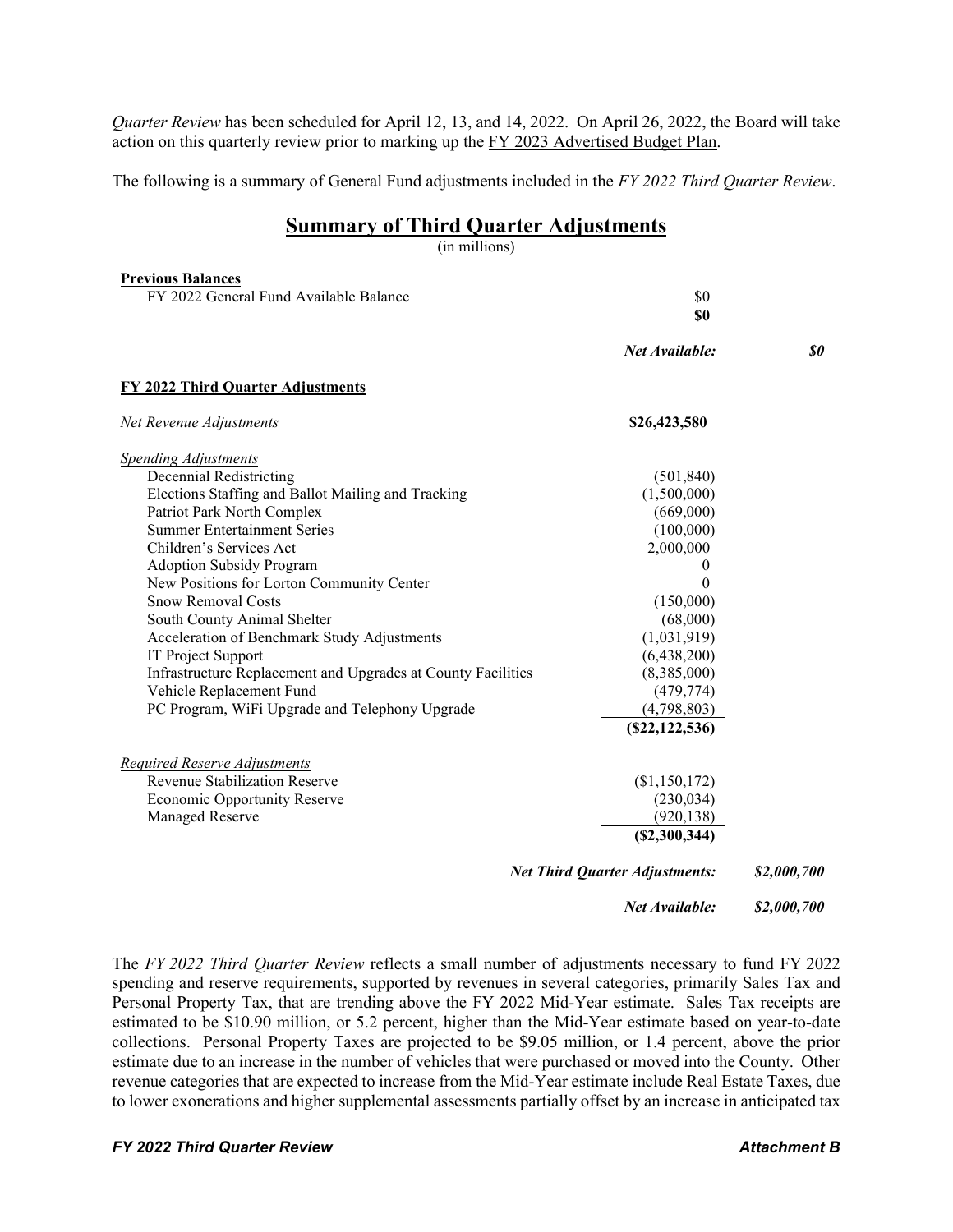relief for disabled veterans, and Transient Occupancy Taxes, due to higher than expected year-to-date collections.

The largest of the disbursement adjustments in this package include an \$8.39 million transfer to support capital paydown projects, specifically those related to infrastructure replacement and upgrades; a \$6.44 million transfer to support continued IT projects; and a transfer of \$4.80 million to support IT infrastructure, including the PC program and upgrades to the County's WiFi and telephony systems. These adjustments are consistent with the approach used in recent years to fund capital and IT requirements as part of the Third Quarter and Carryover reviews. Increased support for the Office of Elections in this package totals \$2.00 million, which includes the impact of decennial redistricting, expanded early voting, and no-excuse absentee voting, as well as the cost of two elections conducted during FY 2022. An increase of \$1.03 million, spread across multiple agencies, is also included due to the FY 2022 impact of the FY 2023 Benchmark Compensation Study, as the salary increases resulting from that study were accelerated to help address recruitment and retention challenges. These and the other adjustments that are discussed in detail later in this memo.

**As a result of these adjustments, an available balance of \$2.00 million has been identified as part of the** *FY 2022 Third Quarter Review***.** This balance is available for the Board's consideration to address one-time priorities or consideration items. Any funds remaining after Board action are recommended to be placed in the County's General Fund Pandemic Reserve, which has a current balance of \$22.53 million.

It should be noted that 9 new positions are recommended as part of the *FY 2022 Third Quarter Review* to support the opening of the new Lorton Community Center. The FY 2023 Advertised Budget Plan includes full-year funding for these positions and anticipated that these positions would be requested as part of the *FY 2022 Third Quarter Review* to allow the Department of Neighborhood and Community Services to recruit staff prior to the center's scheduled opening in August 2022. No additional funding is required for these positions in FY 2022, as the partial-year cost can be accommodated within existing resources due to projected position vacancy savings in the agency.

In addition to the General Fund adjustments summarized above, this package includes a reduction in the debt service costs charged to Parks and Schools due to savings realized from the bond sale for the EDA Facilities Revenue Refunding Bonds, Series 2021C. As a result, the debt service transfer from the Park Revenue and Operating Fund has been reduced by \$0.26 million and the debt service transfer from the School Operating Fund has been reduced by \$0.46 million. These savings, which are possible due the County's strong credit ratings and prudent management of its debt portfolio, will allow the Park Authority and Fairfax County Public Schools to redirect this funding to other priorities.

# **Summary of Administrative Adjustments**

The following General Fund adjustments are made as part of the *FY 2022 Third Quarter Review*. It should be noted that the revenue adjustments included in the *FY 2022 Third Quarter Review* are described in detail in the Summary of General Fund Revenue, Attachment II.

In addition, there are various General Fund Supported and Other Fund expenditure adjustments, supported by both non-General Fund revenue and the use of fund balance. Adjustments to Other Funds are reflected in the Other Funds Detail section, Attachment III.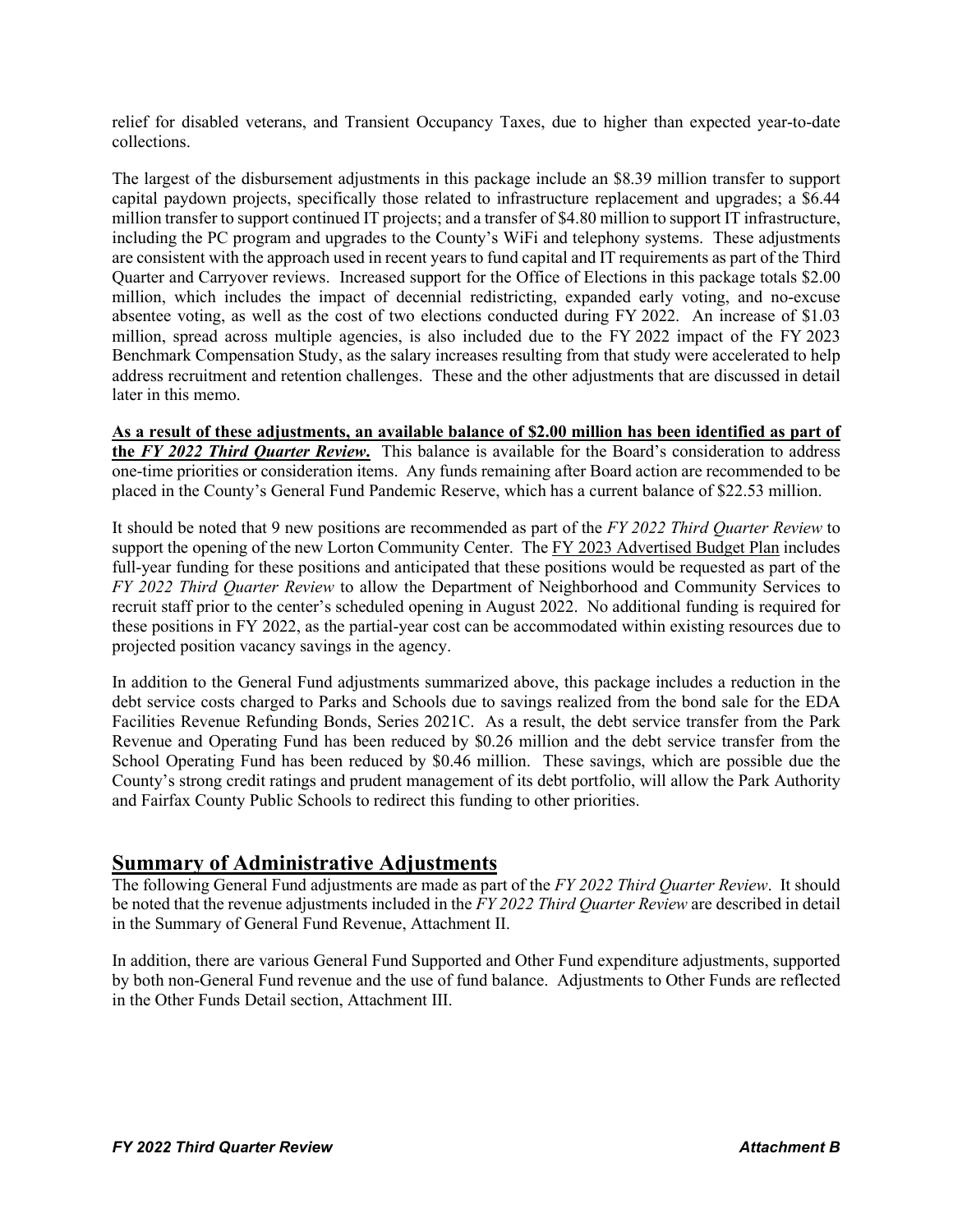## **SPENDING ADJUSTMENTS \$22.12 MILLION**

**Net Cost \$501,840**

**Decennial Redistricting**   $NON-RECURING$ 

Agency 15, Office of Elections FY 2022 Expenditure \$501,840

One-time funding in the amount of \$501,840 is required to support decennial redistricting. District lines are redrawn every 10 years following the completion of the United States Census. As a result of this year's redistricting, funding is necessary for the provisioning of 16 new precincts and informational mailings to all registered voters. This includes mailings to all of Fairfax County's 742,538 registered voters and elections equipment, supplies and materials for the 16 new precincts.

| <b>Elections Staffing and Ballot Mailing and Tracking</b> |                     | <b>RECURRING</b> |
|-----------------------------------------------------------|---------------------|------------------|
| Agency 15, Office of Elections                            | FY 2022 Expenditure | \$1,461,981      |
| Agency 89, Employee Benefits                              | FY 2022 Expenditure | \$38,019         |
|                                                           | <b>Net Cost</b>     | \$1,500,000      |

Funding of \$1,500,000 is required to address a budget shortfall in the Office of Elections due to increased costs associated with the November 2021 Gubernatorial Election and anticipated expenditures related to the upcoming June 2022 Primary Election. Funding in the amount of \$535,000 supports increased limitedterm staffing for expanded early voting at the County's 16 satellite locations and \$965,000 supports thirdparty ballot printing and mailing services, supplies and equipment, that are required due to state legislation for no-excuse absentee voting that took effect on July 1, 2020. It should be noted that funding in the amount of \$1,120,000 is included in the FY 2023 Advertised Budget Plan for ballot printing and mailing and expanded early voting.

| <b>Patriot Park North Complex</b>                  |                               | <b>NON-RECURRING</b> |
|----------------------------------------------------|-------------------------------|----------------------|
| Agency 51, Fairfax County Park Authority           | FY 2022 Expenditure           | \$369,000            |
| Fund 30010, General Construction and Contributions | FY 2022 General Fund Transfer | \$300,000            |
|                                                    | <b>Net Cost</b>               | \$669,000            |

Funding of \$669,000 is required to support one-time start-up costs for the opening of the Patriot Park North Complex, scheduled for December 2022. This premier sports tourism development, recommended by the Sports Tourism Task Force, will have six baseball diamond fields with upgraded restrooms, concessions, and press areas. Funding of \$369,000 will provide for scoreboards at each of the fields, a concession stand to prepare and sell food and drinks, specialized field groomers, trash and recycling receptacles, fencing, first aid and emergency supplies, and batting screens for all six fields. Each of the items are necessary for the successful operation of the fields and to ensure that the venue is ready to host tournaments and events as a major sports tourism destination in the region. In addition, funding of \$300,000 is included in Fund 30010, General Construction and Contributions, for the construction of a playground at the site. A central playground will offer additional recreation opportunities for families attending events at the complex and will allow for a full and lively recreational experience for all who visit Patriot Park North. It should be noted that the FY 2023 Advertised Budget Plan includes partial year funding of \$231,735 in staff and operational costs and \$89,000 for athletic field maintenance requirements at the new Patriot Park North Complex. This funding will support 3/3.0 FTE new positions and non-merit salaries as well as marketing, communications, and field maintenance at the Complex.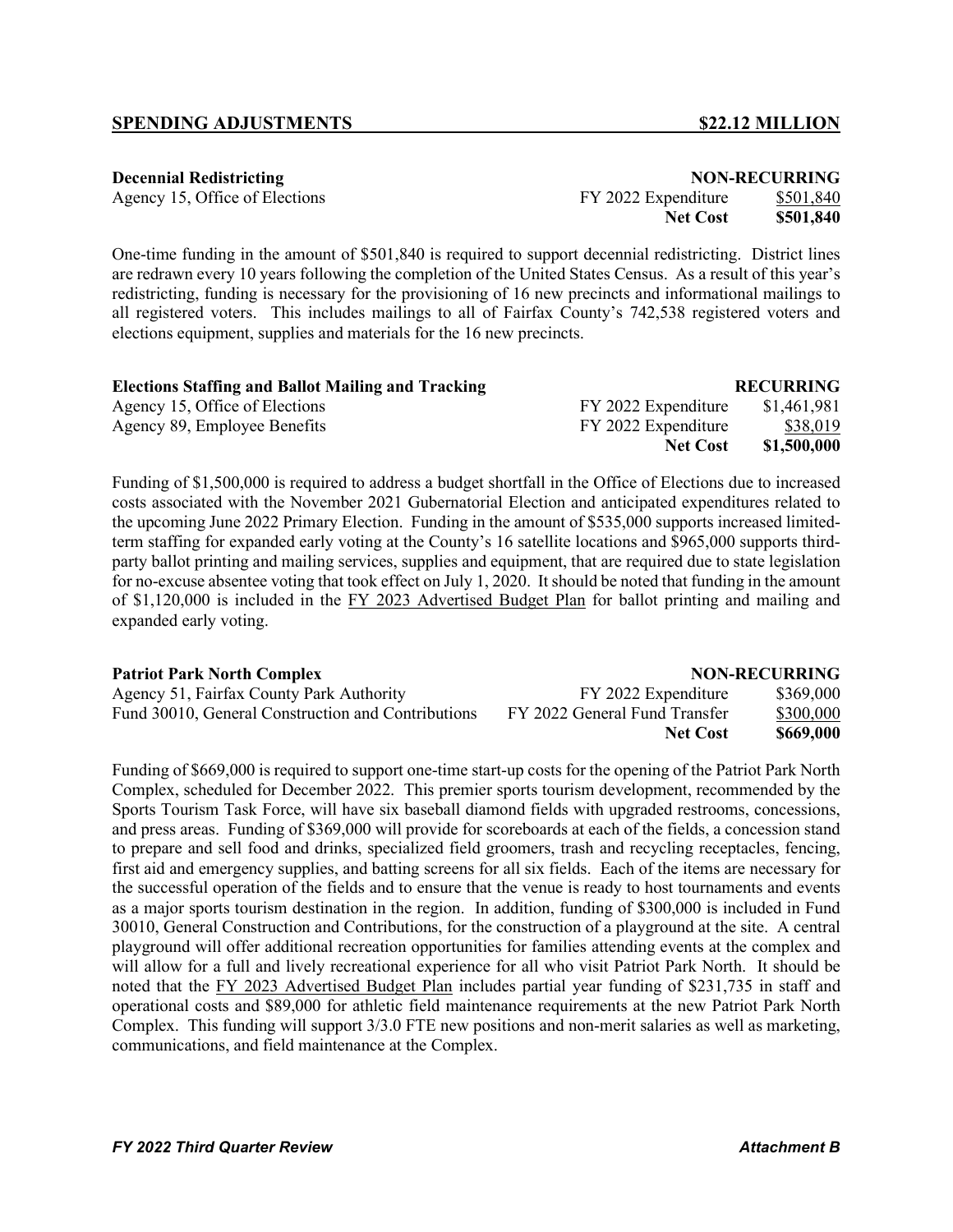An increase of \$100,000 is required to provide additional funding for the return of the Summer Entertainment Series to a full pre-pandemic schedule of entertainment activities. The contract for sound and technical services recently expired and higher rates for equipment rentals are expected in FY 2022. Funding of \$100,000 will support the rising costs associated with these services and the planning for approximately 150 summer concerts and outdoor movie events. In addition, it has been requested that each event last longer than in pre-pandemic years. Last year, the Summer Entertainment Series provided a critical outlet for residents as pandemic restrictions were lifted.

| <b>Children's Services Act</b> |                                   | <b>NON-RECURRING</b>   |
|--------------------------------|-----------------------------------|------------------------|
|                                | FY 2022 Revenue (\$2,000,000)     |                        |
| Agency 67, Family Services     | FY 2022 Expenditure (\$4,000,000) |                        |
|                                |                                   | Net Cost (\$2,000,000) |

A decrease of \$4,000,000 to expenditures is associated with mandated funding requirements in the Children's Services Act (CSA) based on lower than anticipated expenditures in FY 2022. Actual costs for the CSA program are dependent on the number of youth served and the complexity of services provided. COVID-19 has impacted the entire system and the number of youth being served is down relative to prior years. Additionally, the CSA system has worked to contain costs by utilizing community-based services and minimizing the length of stay when a residential placement is necessary. The expenditure decrease is partially offset by a decrease in state funding of \$2,000,000 for a net savings to the General Fund of \$2,000,000.

| <b>Adoption Subsidy Program</b> |                     | <b>NON-RECURRING</b> |
|---------------------------------|---------------------|----------------------|
|                                 | FY 2022 Revenue     | (\$500,000)          |
| Agency 67, Family Services      | FY 2022 Expenditure | $(\$500,000)$        |
|                                 | <b>Net Cost</b>     | \$0                  |

A decrease of \$500,000 to both revenues and expenditures is included for the Adoption Subsidy Program to more accurately align the program's budget with actual spending and aligns with the number of youths served in recent years. The expenditure decrease is fully offset by a decrease in federal and state revenues for no net impact to the County.

| <b>New Positions for Lorton Community Center</b> | <b>RECURRING</b>    |     |  |
|--------------------------------------------------|---------------------|-----|--|
|                                                  | FY 2022 Revenue     | \$0 |  |
| Agency 79, Neighborhood and Community Services   | FY 2022 Expenditure | \$0 |  |
|                                                  | <b>Net Cost</b>     | \$0 |  |

A total of 9/8.5 FTE positions is included to support programming when the new Lorton Community Center opens to the public, currently scheduled for August 2022. Recreational and educational programming will be offered to residents of all ages. Positions are needed in FY 2022 to allow sufficient time for staff recruitment prior to the opening of the facility. The cost of these positions can be absorbed within the existing FY 2022 appropriation due to recruitment and retention challenges that result in difficulty filling vacancies. Full-year funding of \$1,417,280 was included in the FY 2023 Advertised Budget Plan.

## **Summer Entertainment Series**<br>
Agency 51, Fairfax County Park Authority<br>
FY 2022 Expenditure \$100,000 Agency 51, Fairfax County Park Authority FY 2022 Expenditure \$100,000 **Net Cost \$100,000**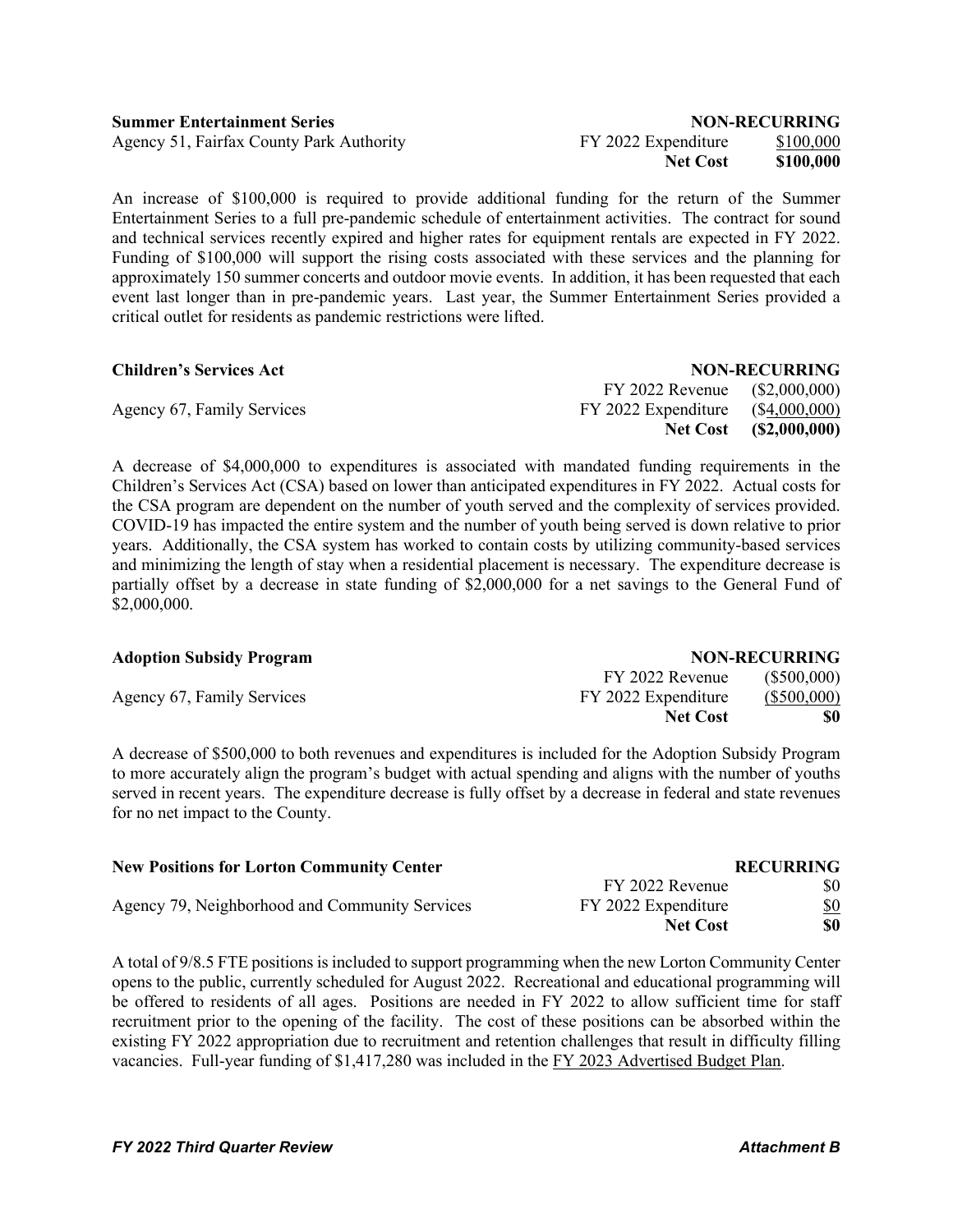Agency 87, Unclassified Administrative Expenses-DPWES FY 2022 Expenditure \$150,000

# **Snow Removal Costs**<br> **Agency 87, Unclassified Administrative Expenses-DPWES** FY 2022 Expenditure \$150,000 **Net Cost \$150,000**

Funding of \$150,000 is required to provide additional funding for snow removal costs associated with Agency 87, Unclassified Administrative Expenses-DPWES. The Transportation Operations Division within DPWES-Stormwater is responsible for snow removal at all County owned and maintained facilities including fire stations, police stations, mass transit facilities, government centers, libraries, human services centers, and recreation centers. In FY 2022, snow removal costs have been higher than anticipated due to several snow and ice events and increased costs associated with chemicals and contractor services. In addition, the number of facilities for which Stormwater is now responsible has increased in recent years and includes large facilities such as the Merrifield Center and the Public Safety Headquarters. It should be noted that Agency 87, Unclassified Administrative Expenses – DPWES, is being eliminated as part of the FY 2023 Advertised Budget Plan. Funding will be transferred to several new projects in Fund 30010, General Construction and Contributions, to provide more transparency and carryforward of balances at year-end. This change results in no net impact to the General Fund.

| <b>South County Animal Shelter</b>         |                     | <b>NON-RECURRING</b> |
|--------------------------------------------|---------------------|----------------------|
| Agency 96, Department of Animal Sheltering | FY 2022 Expenditure | \$68,000             |
|                                            | <b>Net Cost</b>     | \$68,000             |

Funding of \$68,000 is required to purchase an animal transport vehicle for the South County Animal Shelter which is scheduled to open May 2023. The vehicle will ensure that animals are safely transported from the South County facility to various events, the veterinarian, and the West Ox facility. Due to the significant lead time in purchasing a vehicle, one-time funding in FY 2022 will help prepare for the opening of the new facility.

| <b>Acceleration of Benchmark Study Adjustments</b> |                               | <b>NON-RECURRING</b> |
|----------------------------------------------------|-------------------------------|----------------------|
| General Fund Agencies                              | FY 2022 Expenditure           | \$324,000            |
| Fund 40090, E-911                                  | FY 2022 General Fund Transfer | \$707.919            |
|                                                    | <b>Net Cost</b>               | \$1,031,919          |

Funding of \$1,031,919 is required to support the implementation of changes resulting from the FY 2023 Benchmark Compensation Study that were effective on February 12, 2022. Based on the County's benchmark class survey of comparator jurisdictions, 14 general benchmark classes were determined to be below 95 percent of the external salary range market midpoint average. As a result of the survey, a total of 109 job classes, including the 14 benchmark classes, were recommended for pay increase adjustments. It should be noted that the full cost of these adjustments is offset by the utilization of one-time savings available in several agencies to absorb a portion of the costs, resulting in a net General Fund impact of \$1.0 million, including an increase in the General Fund Transfer to Fund 40090, E-911. It should be noted that baseline funding for these pay adjustments was included in the FY 2023 Advertised Budget Plan.

**IT Project Support NON-RECURRING** Fund 10040, IT Projects FY 2022 General Fund Transfer \$6,438,200 **Net Cost \$6,438,200**

The General Fund transfer to Fund 10040, IT Projects, is increased by \$6,438,200 to support the funding of continued IT projects. As indicated in the FY 2023 Advertised Budget Plan, projects were anticipated to be funded with one-time balances as part of the *FY 2022 Third Quarter Review*. While increased baseline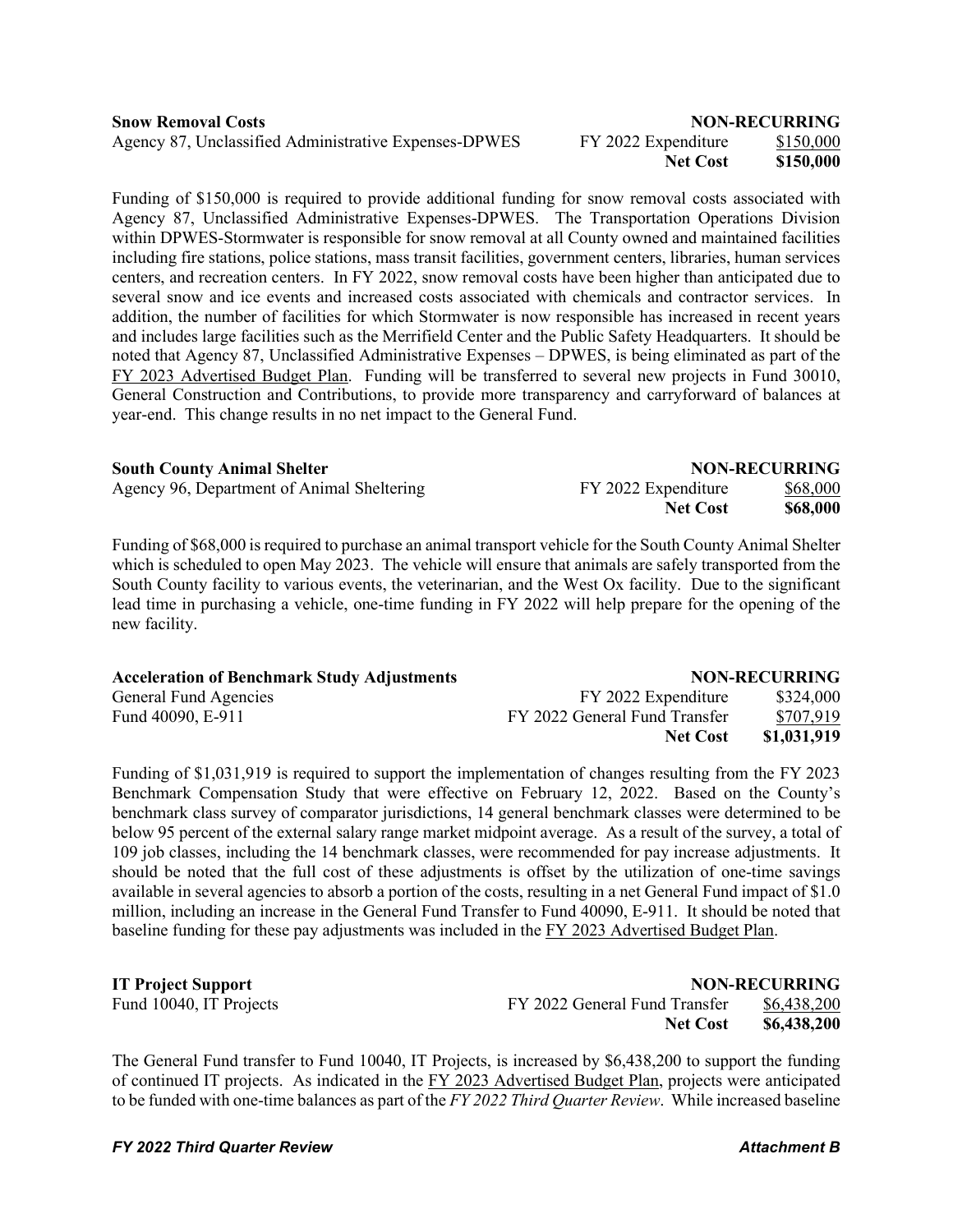funding to support these investments is highly recommended, the County has successfully used one-time funds at Third Quarter and Carryover reviews to support technology initiatives due to limited funding. More details regarding the projects funded as part of this adjustment are included in the *Other Funds Detail* write-up for Fund 10040, IT Projects, on page 27 of this package.

| <b>Infrastructure Replacement and Upgrades at County Facilities</b>               |                 | <b>NON-RECURRING</b> |
|-----------------------------------------------------------------------------------|-----------------|----------------------|
| Fund 30020, Infrastructure Replacement and Upgrades FY 2022 General Fund Transfer |                 | \$8,385,000          |
|                                                                                   | <b>Net Cost</b> | \$8,385,000          |

The General Fund transfer to Fund 30020, Infrastructure Replacement and Upgrades, is increased by \$8,385,000 for infrastructure replacement and upgrades at County facilities. Funding of one-time capital improvements as part of a quarterly review is consistent with actions taken by the Board of Supervisors in previous years. These projects, all Category F, will address emergency building repairs, emergency generator replacement, HVAC system upgrades, and roof repairs and waterproofing. More details regarding the projects funded as part of this adjustment are included in the *Other Funds Detail* write-up for Fund 30020, Infrastructure Replacement and Upgrades, on page 31 of this package. It should be noted that additional funding of \$1,500,000 is recommended in the FY 2023 Advertised Budget Plan to address FY 2023 infrastructure replacement and upgrades project requirements.

| <b>Vehicle Replacement Fund</b>            |                               | <b>NON-RECURRING</b> |
|--------------------------------------------|-------------------------------|----------------------|
| Fund 60010, Department of Vehicle Services | FY 2022 General Fund Transfer | \$479,774            |
|                                            | <b>Net Cost</b>               | \$479,774            |

The General Fund transfer to Fund 60010, Department of Vehicle Services, is increased by \$479,774 to support the Vehicle Replacement Program and additional costs related to the transition to hybrid and electric vehicles in line with Fairfax Green Initiatives and the change in the police vehicle platform from sedan to utility. This will be the first year in a multi-year approach to shore up this fund in order to maintain fund stability.

| PC Program, WiFi Upgrade and Telephony Upgrade |                               | <b>NON-RECURRING</b> |
|------------------------------------------------|-------------------------------|----------------------|
| Fund 60030, Technology Infrastructure          | FY 2022 General Fund Transfer | \$4,798,803          |
|                                                | <b>Net Cost</b>               | \$4,798,803          |

The General Fund transfer to Fund 60030, Technology Infrastructure, is increased by \$4,798,803 to support the PC program, upgrades to the County's WiFi and telephony systems, and purchase of an enterprise software license for content management software. These investments help address costs associated with County's increasing reliance on technology. Cost drivers in the PC program include rising software license costs as well as increased hardware and software requirements to support an increasingly mobile workforce. The ongoing WiFi upgrade supports improved internet access in and around county facilities for both staff and members of the public. The telephony upgrade creates a hybrid structure suited to agency and job functions which is capable of supporting the organization's tele-work policy. The upgrade also lays the foundation for a non-emergency citizen hotline, which would support further modernization strategies. The content management software license provides a flexible data repository for agencies migrating away from legacy systems and lays the foundation for improved data sharing in the future. This function is increasingly in demand for agency business needs and an enterprise level license supports the expanded use.